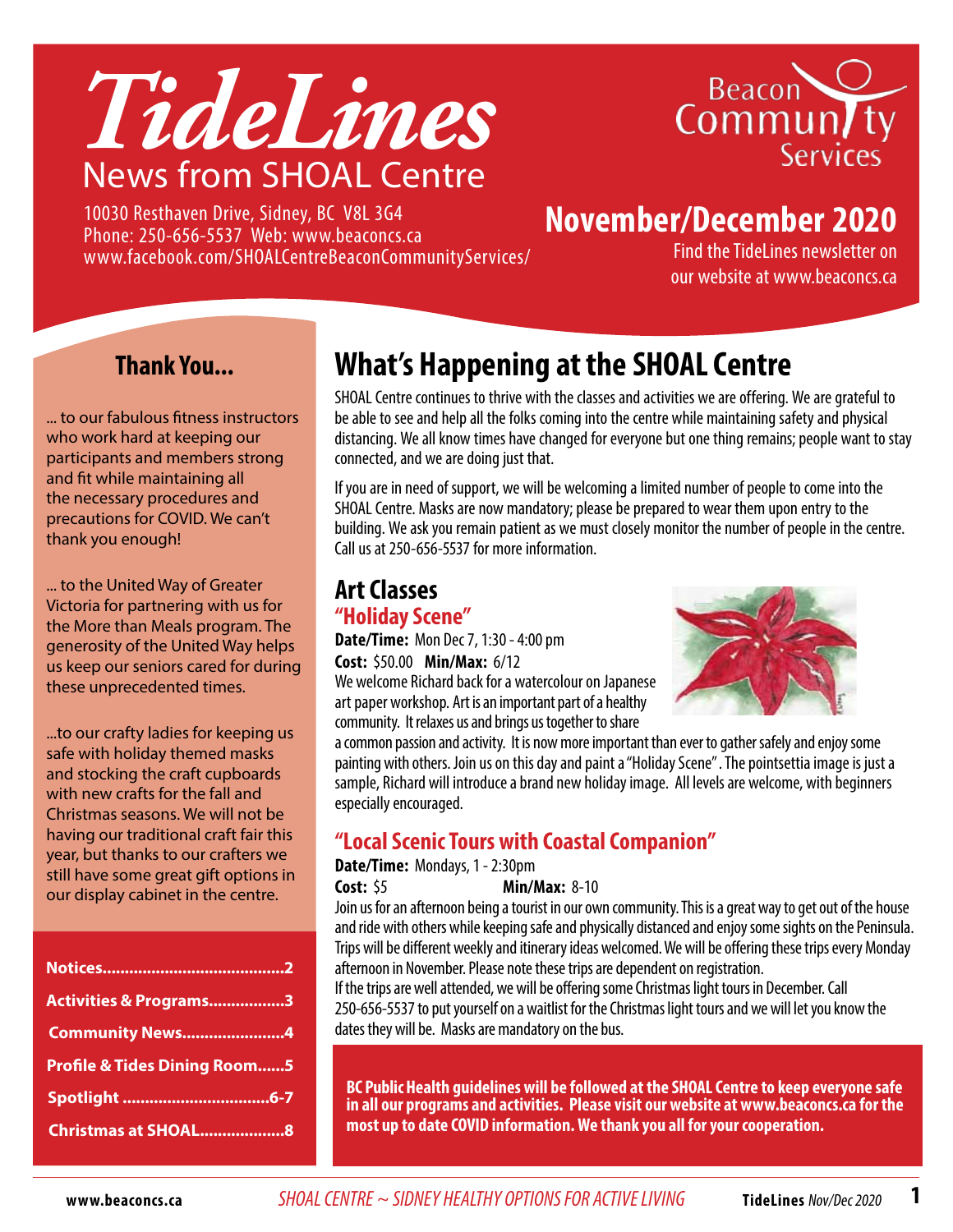

## **From the Director's Desk**

**Glenys Cavers, Director of Volunteer and Seniors' Services** *Beacon Community Services*

778-426-8766 gcavers@beaconcs.ca

It is hard to believe that the year 2020 is coming to an end, and what a year it has been. Everyone around the world has been going through similar experiences; hand sanitizing, mask wearing and physical distancing are

just some of the adaptations people have made. Through all the change this year we have tried to maintain a strong sense of community with the supportive programs we have been able to offer thanks to the help of Beacon volunteers! Grocery shopping, wellness checks and our meal program have kept us connected and feeling like we are part of the greater community.

We will continue to be the hub agency for BC 211's Safe Seniors, Strong Communities program. If anyone is in need of support, please contact us (250-656-5537).

In November we also thank and remember those who have served and continue to serve our country. Please take care, stay safe, and see you soon!



# **Notices**

#### **SHOAL Centre Hours**

SHOAL Centre's hours are Monday - Friday 9:00am - 4:30pm. We will be closed on Wednesday, November 11 for Remembrance Day. Please take time on this day to remember all those who have served and continue to serve our country.

We will not be running activities from Monday December 19 - Friday January 3 for the Christmas season. However, staff members will be at the centre to continue with supports we offer. We hope you enjoy the holidays while having a safe physically distanced get-together with friends and family.

#### **Movin' On**

Movin' On is a group of ladies who meet together on the last Thursday of the month from 1:30 - 4:30pm to support one another in the transitions of life. They listen, do crafts and help each other along the way. Maintaining confidentiality is essential. For more information contact June at 250-544-0003 or Betty at 778-351- 1929. Next meeting is November 26.

#### **Meet Your Street**

"Meet Your Street" is a resident-led effort to help neighbours connect and support one another, and to build a resilient neighbourhood. This is achieved by encouraging residents to get to know each other, largely through COVID safe activities organized by neighbours with support from the Town of Sidney. We all want to live in a neighbourhood where we feel at home, feel connected, and feel safe. Getting to know your neighbours is the start to building a community you can trust and rely on. For more ideas on how to connect with your neighbours, visit www. sidney.ca/meetyourstreet or contact Donna Barner for your free Resource Guide at dbarner@sidney.ca or 250-656-2121.

**Check out what's been going on at SHOAL!**



**Congratulations to these ladies!** The SHOAL Centre and Benecore Training would like to celebrate the fact that Glenda and Eva, completed the Sidney by the Sea- 5km run after having enrolled in the Learn to Run/ Train to Race program. With their dedication and perserverance combined with Benecore's training and support they were able to acheive new personal best times. On top of that, they were able to raise \$782.25 for our Saanich Peninsula hospital! Thank you to all those who donated and provided words of encouragement and of course thank you to Glenda and Eva for your hard work! If you are interested in learning to run with emphasis on proper body mechanics, give Benecore a call today. If you would like to become more active, join one of our many fitness classes and set a fitness goal you can achieve! Benecore will help you every step of the way!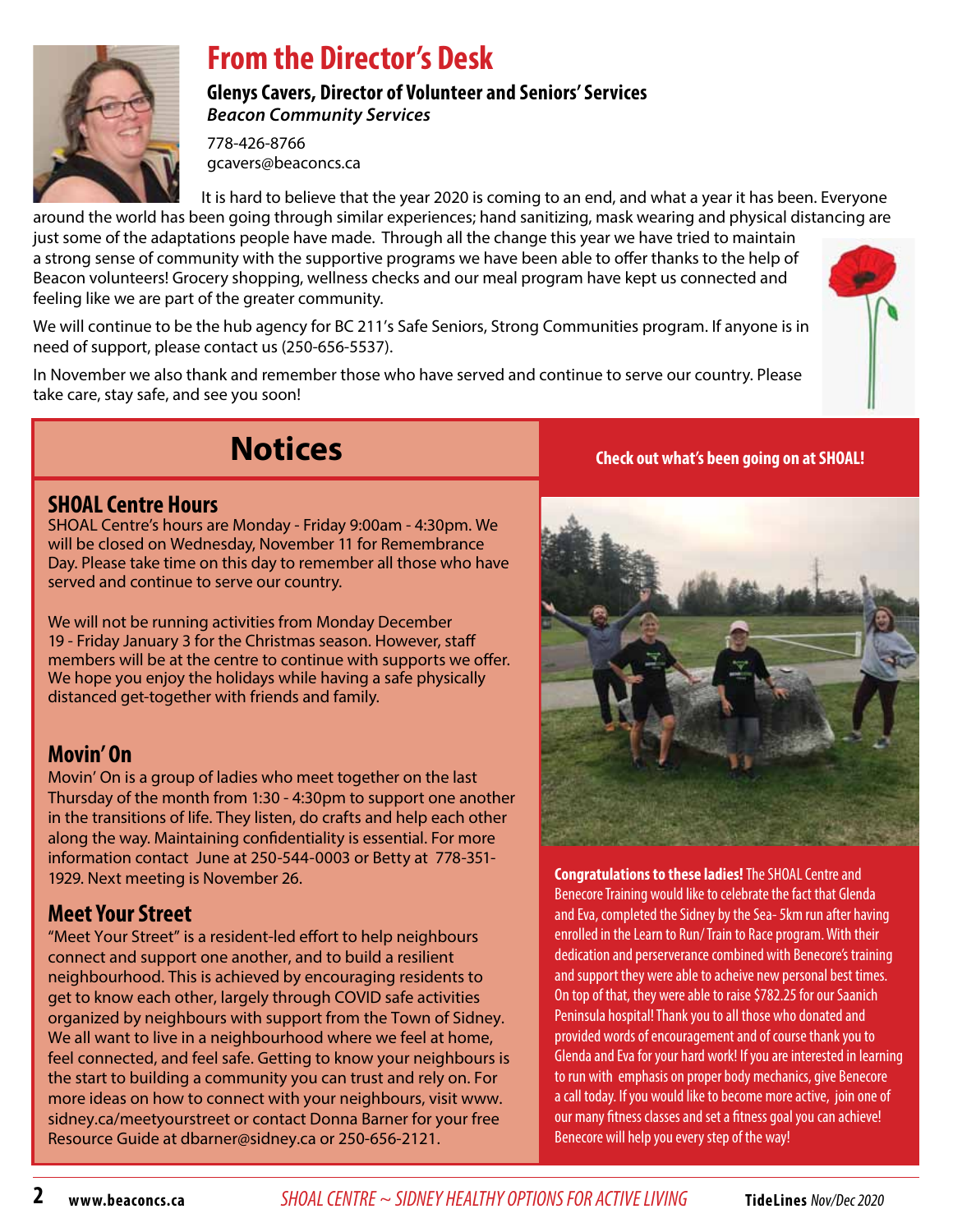## **News from the Activity Office**



**Jennifer Van Es, Activities and Rental Coordinator** 778-426-8771

jvanes@beaconcs.ca

**SHOAL Centre will be closed for Christmas holidays from December 19 - January 3. SHOAL programs and activities will not be held during those weeks. We hope you have time to spend and enjoy with your "Bubble" of family or friends.**

#### **We are happy to have the opportunity to have a few activities available at this time. Please note:**

- • **All activities are registered programs and require payment at registration. We are not allowing drop in for most classes to maintain the same "bubbles" for each activity.**
- • **No classes will be held on Remembrance Day, Wednesday, November 11 or the weeks between December 19 - January 3 for a winter break.**

#### **We have developed protocols for the programs we have started at SHOAL. When you arrive for your classes, please:**

- **1. Please wear a mask upon entry to the facility; masks are required to be worn at all times.**
- **2. Wash or sanitize your hands upon arrival.**
- **3. Sign in with your instructor.**
- **4. Follow class procedures for the use of equipment and the space.**

#### **5. Try to remain 6 feet apart from others in your class and in the facility.**

- **6. DO NOT COME IF YOU ARE UNWELL.**
- **7. DO NOT COME IF YOU HAVE A TEMPERATURE OF 37.5 C OR HIGHER or ifyouhave travelled or BEEN AROUND someonewho has travelledinthe last 14 days.**

# **Dementia Caregivers Support Group**

**Date:** Wednesday, November 11 & December 9 This group is for those who are caring for someone with a diagnosis of dementia or Alzheimer's disease and will meet on Nov 11. Participants must connect with the facilitator before attending. Call 778-351-1446 for more information.

#### **Bootcamp**

**Date:** Mon/Wed/Fri **Time:** 8 - 9 am **Class Max :** 12 **Cost:** \$60/Nov; \$40/Dec

An advanced class that alternates between standing, low impact choreography and standing upper-body strength work. This class is suited for advanced levels.

#### **Sr Fit Level 1**

**Cost:** \$54/Nov; \$36/Dec

**Date:** Mon/Wed/Fri **Time:** 9:30 -10:15 am **Class Max :** 12

This circuit formatted class will increase muscle strength and range of movement, and improve activities for daily living. Your instructor can modify the exercises for your fitness level. This class is for those who can get down and up from the floor.

#### **Sr Fit Level 2**

**Date:** Mon/Wed/Fri **Time:** 10:45 -11:30 am **Class Max :**12 **Cost:** \$54/Nov; \$36/Dec

This circuit formatted class will increase muscle strength and range of movement, and improve activities for daily living. You'll have a chair for seated exercises and standing support. Floorwork will occur. However, your instructor can modify the exercises for your fitness level.

#### **Sr Fit**

**Date:** Tues/Thurs **Time:** 11:30am-12:15 pm **Class Max :**12 **Cost:** \$36/Nov & \$27/Dec

This circuit formatted class will increase muscle strength and range of movement, and improve activities for daily living. You'll have a chair for seated exercises and standing support. Floorwork will occur. However, your instructor can modify the exercises for your fitness level.

#### **Balance Booster**

**Date:** Tues/Thurs; Nov 12 - Dec 17 **Time:** 9 - 10 am **Class Max:** 12 **Cost:** \$100/11 classes

This slow paced class uses safe and effective exercises to increase strength, mobility and balance; engaging all muscles while freeing your joints and increasing mobility. This easy to follow full body technique works to make you feel more energetic.

#### **Chair Fit**

**Date:** Tues/Thurs **Time:** 10:30 -11:30 am or 12:30 - 1:30pm **Cost:** \$36/8 & \$27/6 classes

This class is designed to improve strength and mobility while being seated on a chair, with some exercises off the chair. Learn strategies that you can do at your own pace and transfer to real life needs.

#### **Akhanda Agatha Yoga**

**Date:** Tuesdays **Time:** 1:30 - 3pm **Class Max:** 16 **Cost:** \$48/Nov \$36/Dec

A holistic practice for mature students who have some previous yoga experience.

#### **Gentle Fit Flow Yoga**

**Date:** Thursdays **Time:** 1:45 – 2:45 pm **Class Max:** 12 **Cost:** \$50.40/Nov \$37.80/Dec or \$12.60 per class This class will stretch and strengthen your body as you flow through a series of poses, using your breath to guide you.

#### **Gentle Chair Yoga**

**Date:**Fridays, November 6 - December 18 **Time:** 1:30 - 2:30 pm **Class Max:** 16 **Cost:** \$78.75/7 classes or \$12 per class. This popular class helps to improve breathing, strengthen your inner core and give you an overall sense of vitality and well being, while you stay seated on a chair.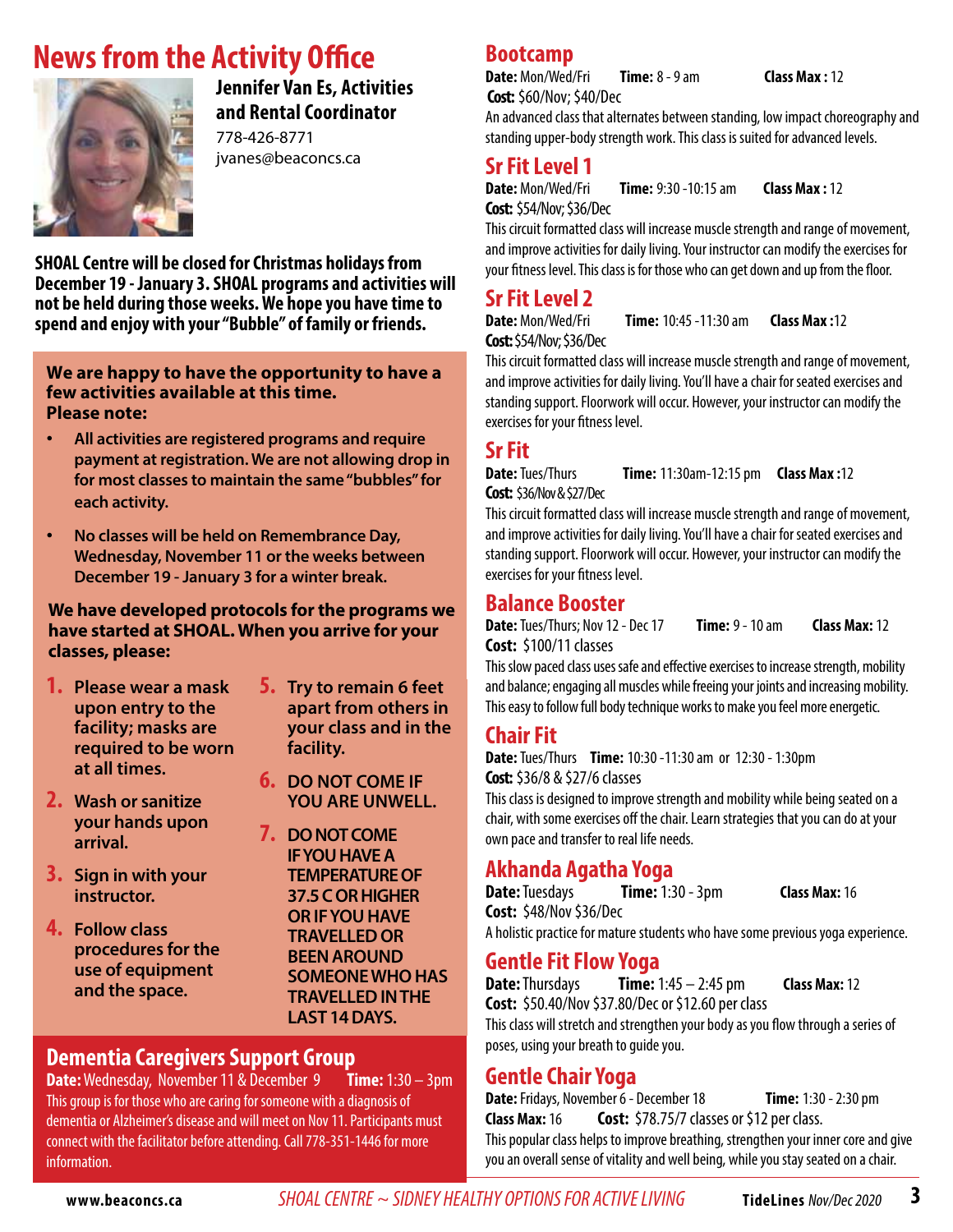# **Community News**

**We are ready to help! If you or someone you know could benefit from any of our services or programs, please call 250-656-5537.**

#### **Grocery Shopping**

We are coordinating volunteer grocery shopping at Thrifty Foods and Save-On-Foods for seniors in Sidney and accross the Saanich Peninsula. If you would like to set up an account, please call SHOAL reception at 250- 656-5537.

#### **Phone Check-Ins**

Beacon staff and our amazing volunteers are available to make check-in phone calls and wellness checks to anyone wanting support. If you are wanting daily or weekly communication, please reach out to us at SHOAL.

#### **More Than Meals**

This program continues to be a success thanks to the generous support of the United Way of Greater Victoria. Continuing into the new year, we will be able to provide weekly meals for vulnerable seniors. See page 5 & 6 for more information about the program.

#### **Other Services at SHOAL**

You can drop in at the centre to renew your disability parking pass or apply for handyDART. Just make sure you have the correct forms filled out by your health care provider. We also offer advocacy on a limited basis; please call SHOAL reception if you need assistance.

#### **Tax Services**

**\*This will continue throughout the year.\*** Bring your tax documents to the centre and fill out the forms.



#### **Deb Greenaway, Community Services Coordinator**

778-426-8768 dgreenaway@beaconcs.ca

# SHOAL reception (250-656-5537) for more information and to order.

#### **Meal Pickup**

Don't want to cook tonight but want a hot meal? You can pick up lunch or dinner at the SHOAL for a reasonable price. We have lunch & dinner available seven days a week. Check out our monthly menu on our webiste at www.beaconcs.ca.

#### **Foot Care Service**

We have two foot care nurses operating out of SHOAL every week. For Soul to Sole Foot Care contact Glynis Miller at 250-858-7729. For Your FootCare Matters, please contact Lisa Anderson at 250-516-9154.

#### **Free Legal Clinic is back!**

The clinic resumes Thursday, November 26 from 1:30 - 4 pm. Please register for the 30-minute session by calling 250-656-5537. The service is provided by Gordon Benn and David A. Busch of Pearlman, Lindholm, Barristers and Solicitors.

#### **Good Food Box**

*Saanich Peninsula's affordable produce box* **With the summer and fall behind us, fresh local produce is not as easy to find. Why not take advantage of the Good Food Box program?** A great way to get quality, fresh, local, seasonal, organic and conventional produce, available to all Saanich Peninsula residents for reasonable prices! Orders will be delivered to SHOAL every other Wednesday. Home delivery may be available. Deadline for orders is the Wednesday prior to delivery. Call

**4 www.beaconcs.ca** *SHOAL CENTRE ~ SIDNEY HEALTHY OPTIONS FOR ACTIVE LIVING* **TideLines** Nov/Dec 2020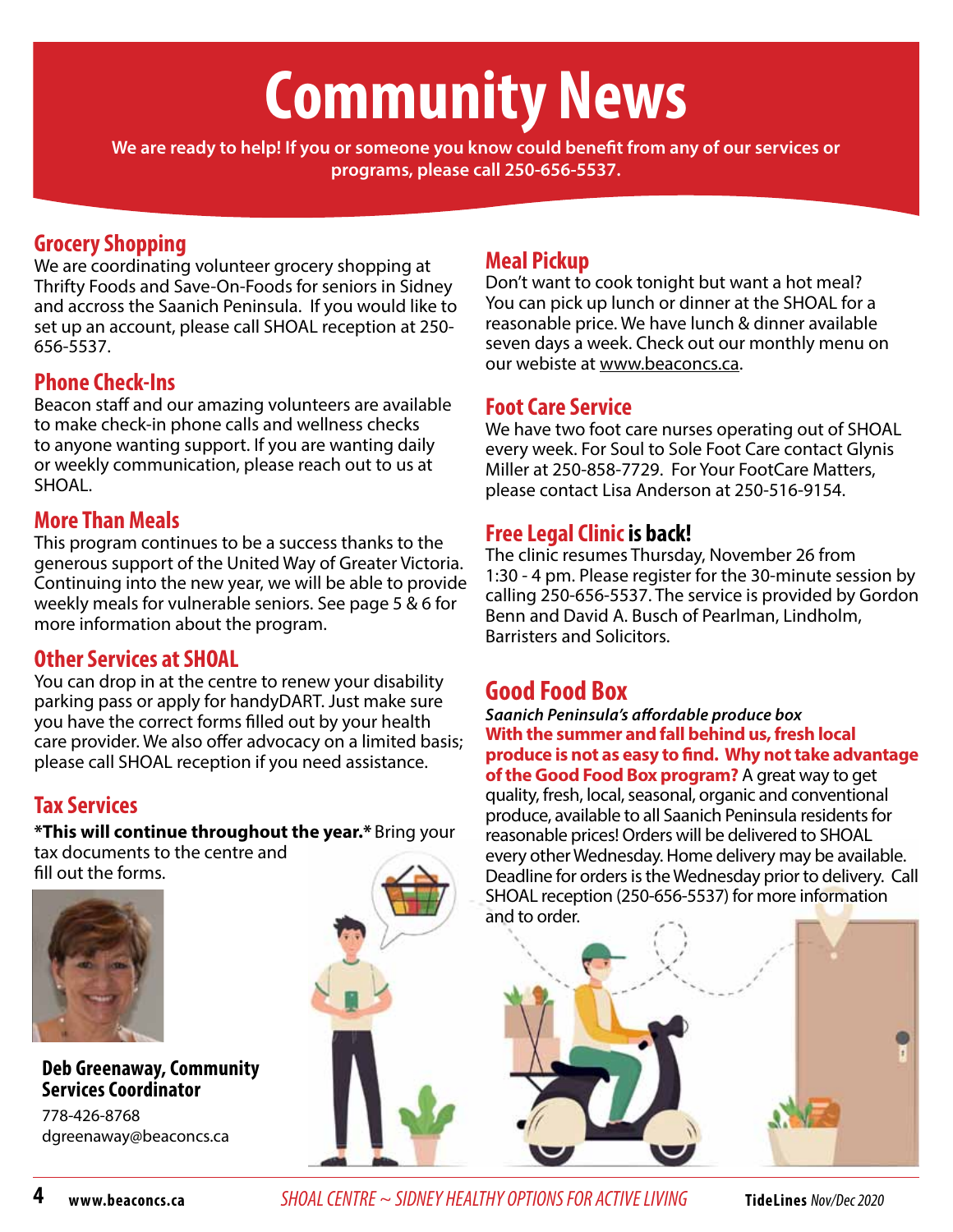

## **Volunteer & YEP News**

**Sara Lawton, Volunteer Services & YEP Coordinator** 

778-426-8767 slawton@beaconcs.ca

#### **Thrifties Needed!**

Beacon's Thrift stores generate much needed funds for programs to help people improve their lives. We are looking for cashiers and sorters for our Brentwood and Sidney stores. You will help by bringing joy to someone finding a treasured item. If you like to work with the public this would be a good opportunity for you.

Let us know if you would like to help! Email us at volunteer@beaconcs.ca or call the SHOAL Centre at 250-507-5680.

#### **More than Meals Deliverers**

We are looking for volunteers for our weekly meal delivery program. More than Meals was created to help nourish seniors with meals and to help alleviate isolation by providing opportunities for connection between the volunteers and clients. We have found that clients are extremely grateful for their meals and in many cases wonderful relationships have been formed.

The meal program is scheduled to continue into the new year. If you are interested in dropping off meals and enjoy connecting with people in the community this would be a great opportunity for you. We are growing the program each week and with that the need for delivery drivers grows too. Schedule is flexible and mileage is reimbursed. If you would like to be added to the list please contact us at 250-656-5537.

See page 6 for more information about the program.

# *PROFILE ON:* **SHOAL Kitchen**

#### **The Christmas Season is always a busy season at SHOAL with lots and lots of cookies and mince tarts!**

Think you are going to miss out on Chef Karens fabulous shortbread and scrumpteous mince tarts? Have we



got news for you! Cookies will be available Monday - Friday between 9am and 4:30pm December 1 - 18. To ensure you do not miss out on this baking place an order no later than Monday, December 14 for pick up by Friday, December 18. Cookies can be

purchased at SHOAL reception.

#### **Shortbread Cookies 6 for \$4 White Chocolate Cranberry Cookies 6 for \$4 Mince Tarts 6 for \$5**

# **Tides at SHOAL Dining Room**

Until the SHOAL Centre fully re-opens, dining room services are open for meal pickup only. Please call SHOAL reception at 250-656-5537 to order lunch or dinner or buy a meal card. Menus for the next week are released every Friday at noon. Please drop by to pick one up or call us for more information. Delivery may be available.

**Lunch:** Between noon and 12:30 pm, come in through the front door to pick up your meal. **Lunch Cost:** \$8 per meal or save \$1 per meal and buy a Meal Card (15 meals): \$105

**Dinner:** At 4:30 pm, come in through the front door to pick up your meal. **Dinner Cost:** \$11 per meal or save \$1 per meal and buy a Meal Card (15 meals): \$150

All prices include tax. Gratuities are gratefully declined. *We regret that we are unable to issue refunds for meals remaining on unused cards.*



**Karen Taylor, Chef**  250-656-5537 ext. 107 chef@beaconcs.ca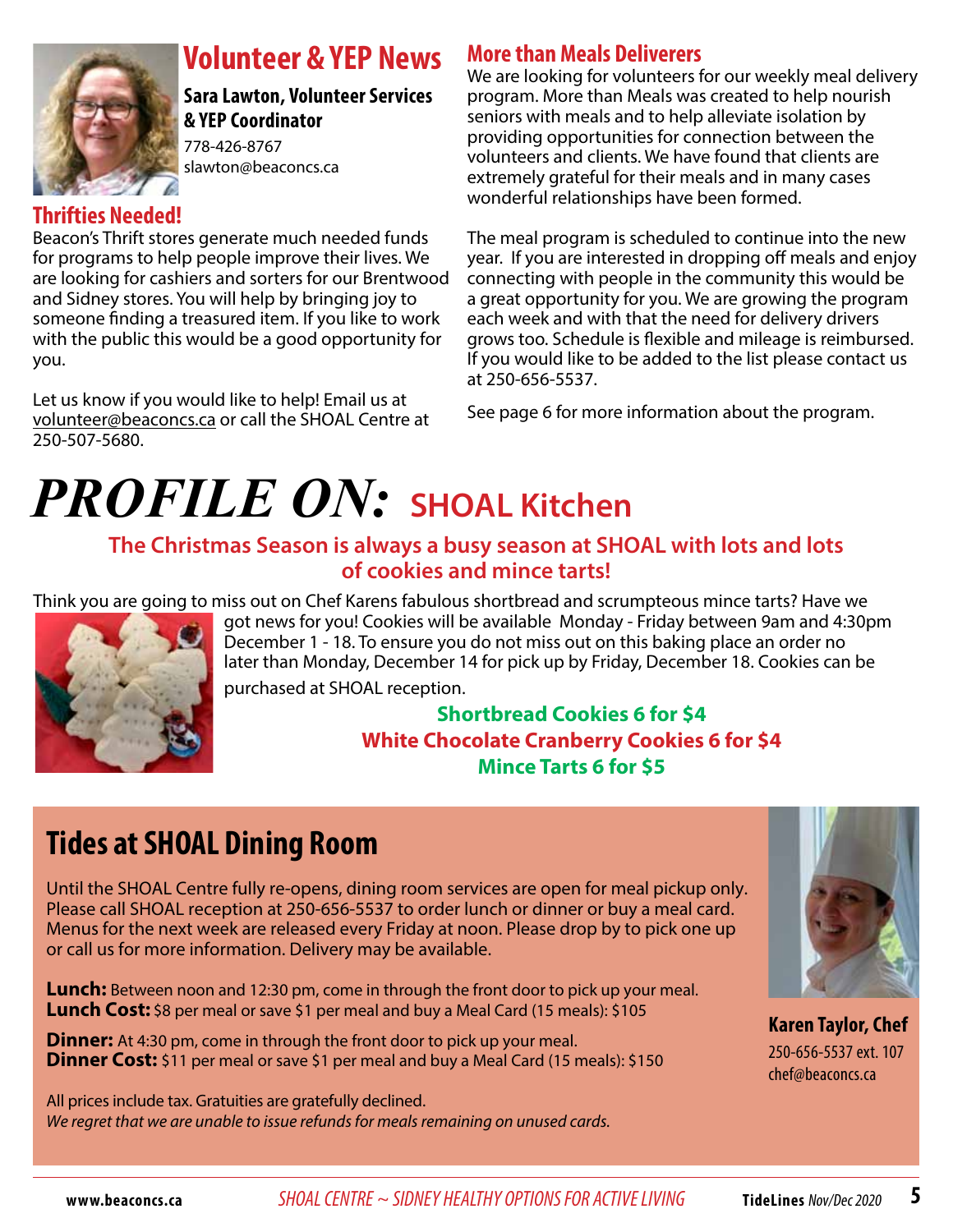# **More than Meals**

### United Way Program providing seniors with nutritious meals and valuable social connections

**Beacon has teamed with the United Way of Greater Victoria to offer this meal program to seniors in our community. This is especially important this year as we navigate COVID and all the changes it has brought to us. Seniors are feeling especially vulnerable and isolated and the program was created to help alleviate these insecurities. Providing meals not only feeds the body, it nourishes the soul. We are so lucky to have dedicated volunteers who give so much of their time with this program delivering meals and creating a strong sense of community...** 



**Enjoy the story below about how the More than Meals program connects people:**

One day while delivering a new client's mobile meal, in a senior community, I heard chatting and laughing behind some large bushes. I thought to myself, "How lovely, people being able to come together during these challenging times." Then I heard, "Thank you, thank you, this is delicious". I looked behind the foliage and there were seniors sharing a meal on the outside patio. They had just received their meal delivery from a volunteer and told me that because of the meal program, they were coming together every Thursday afternoon to share the meal. They commented on how great the food choices were, and how it had made such a difference to them, especially with health challenges and sometimes just losing the desire to cook or just not eating properly.

We chatted some more and I found that this gentleman, Ed, who had reached out to the program coordinator and requested meals for himself and his wife, were so impressed with the food and service that Beacon were offering he told his neighbours. Because they are all in a small community bubble, the program gave them the opportunity to be social and share a meal together, and feel less isolated. The group has grown to 6 now, and Ed tells me "it has made a difference; thank you."

#### **Please watch this youtube video about the meal program: https://youtu.be/-NPNQfr8nu4**



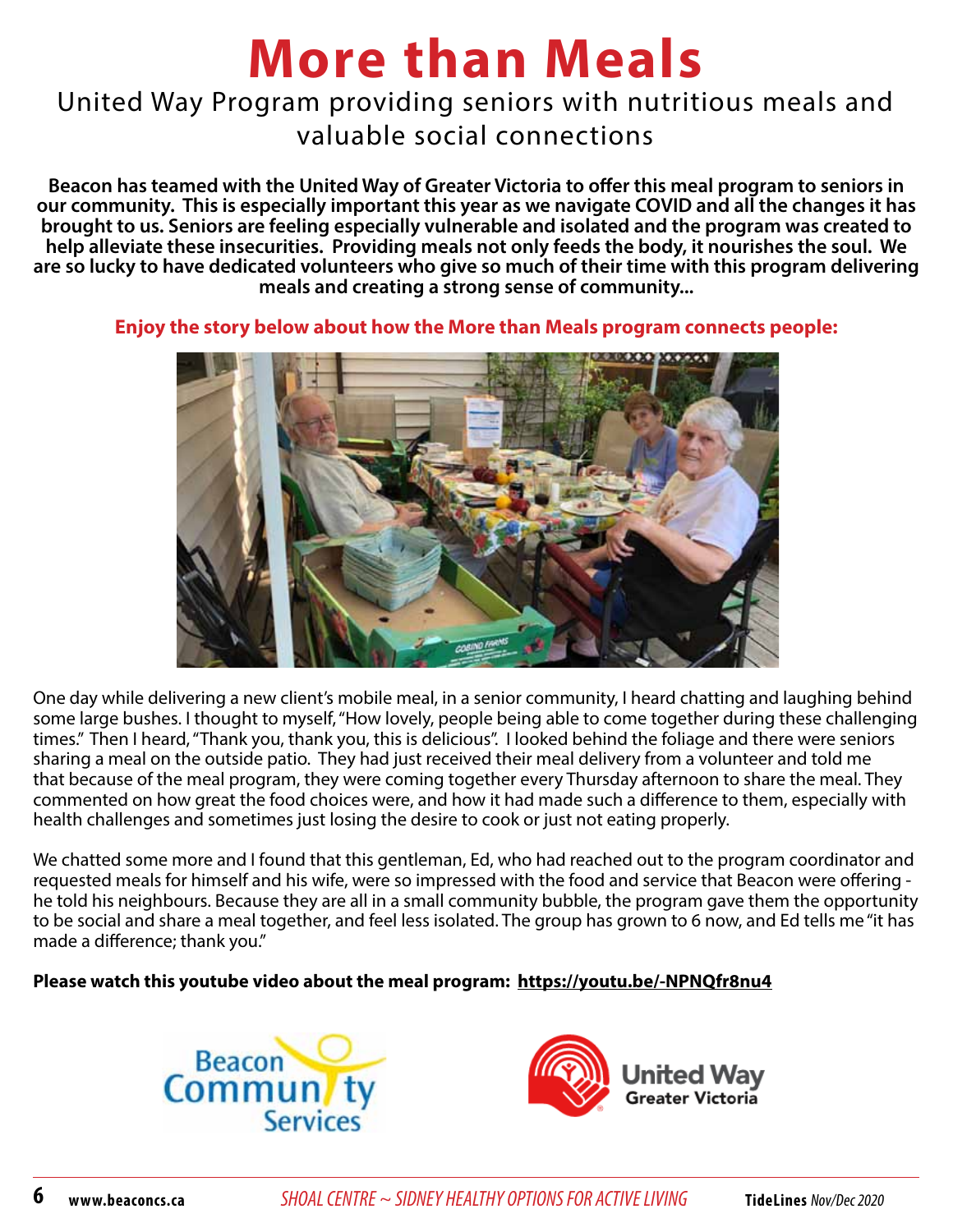# *SPOTLIGHT ON:* **More Than Meals Volunteer Drivers**







Anne



Michael

Bev

**Grant** 

Erin



Guy



Victoria





Jo



Lorre



Nancy



Emma





Chris







**Sandra** 







**We have a strong, dedicated team of volunteers calling, packaging and delivering meals to our clients every week.**

**We are so grateful for the efforts made by our volunteers. Many relationships have been created through this program. It would not be as successful without their support. We cannot thank you all enough!**

Not pictured: Deborah, Sandra, Leanne, Andrew, Cheryl, Louise, Anthony, Jennifer, Chris, Heather and Rob.



**www.beaconcs.ca** *SHOAL CENTRE ~ SIDNEY HEALTHY OPTIONS FOR ACTIVE LIVING* **TideLines** Nov/Dec 2020 **7**